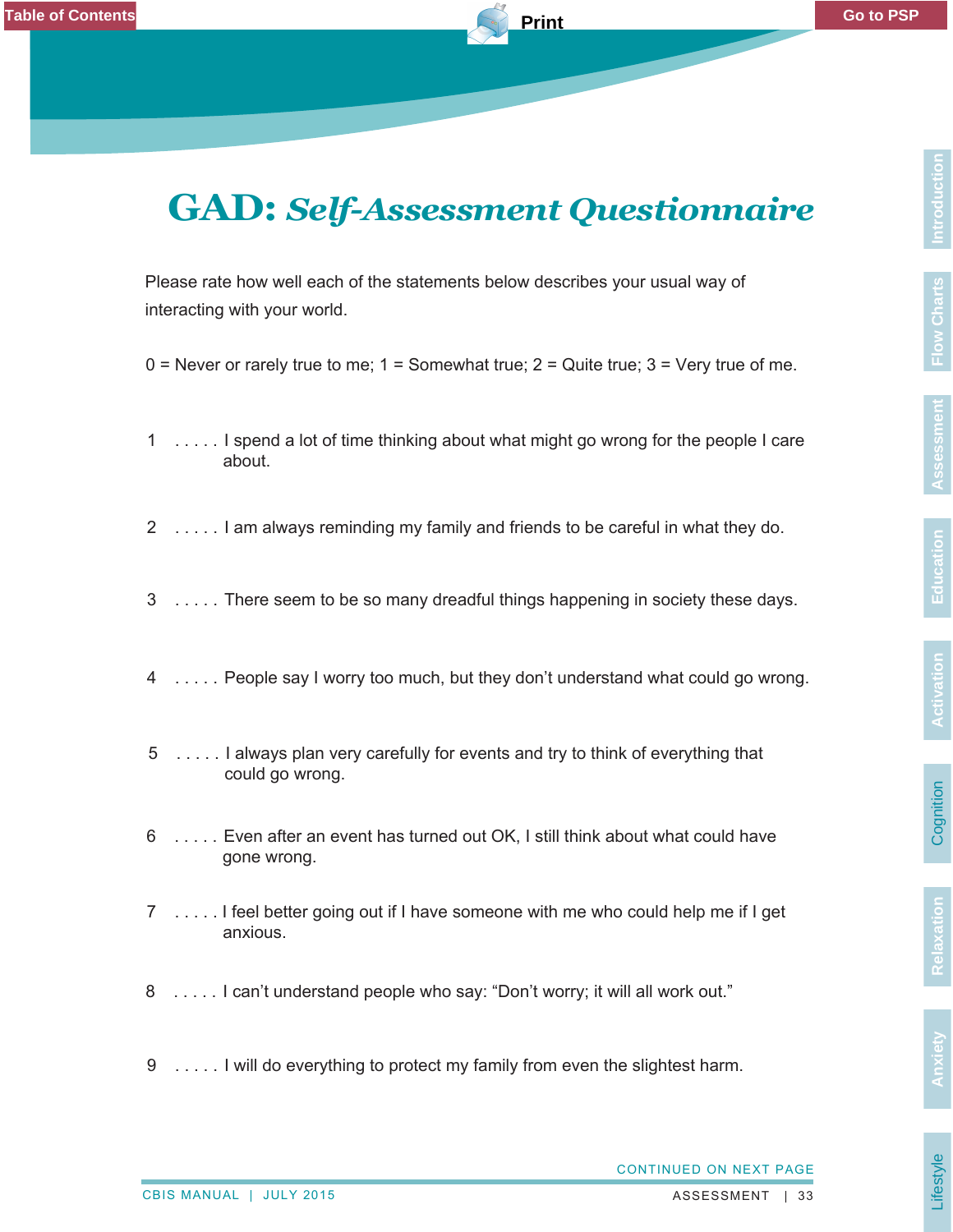#### **GAD: SELF-ASSESMENT QUESTIONNAIRE (CONTINUED)**

- 10 . . . . . It's hard to feel safe anywhere.
- 11 . . . . . I prefer to go places that are familiar to me and feel safe.
- 12 . . . . . I don't seem to go out to as many places and events as I used to.
- 13 . . . . . I have high standards for myself and expect to do my best at everything.
- 14 . . . . . I am often overwhelmed by all the things I have to do.
- 15 . . . . . I can't focus on one thing at a time and therefore nothing much gets done.
- 16 . . . . . I always push myself very hard to do my best at everything.
- 17 . . . . . Sometimes I am so worried about doing things right that I can't even get started.
- 18 . . . . . People think I am reliable, conscientious and always willing to take on extra tasks.
- 19 . . . . . I get really mad at myself if I make mistakes.
- 20 . . . . . I am afraid that I would be rejected if I did not do excellent work.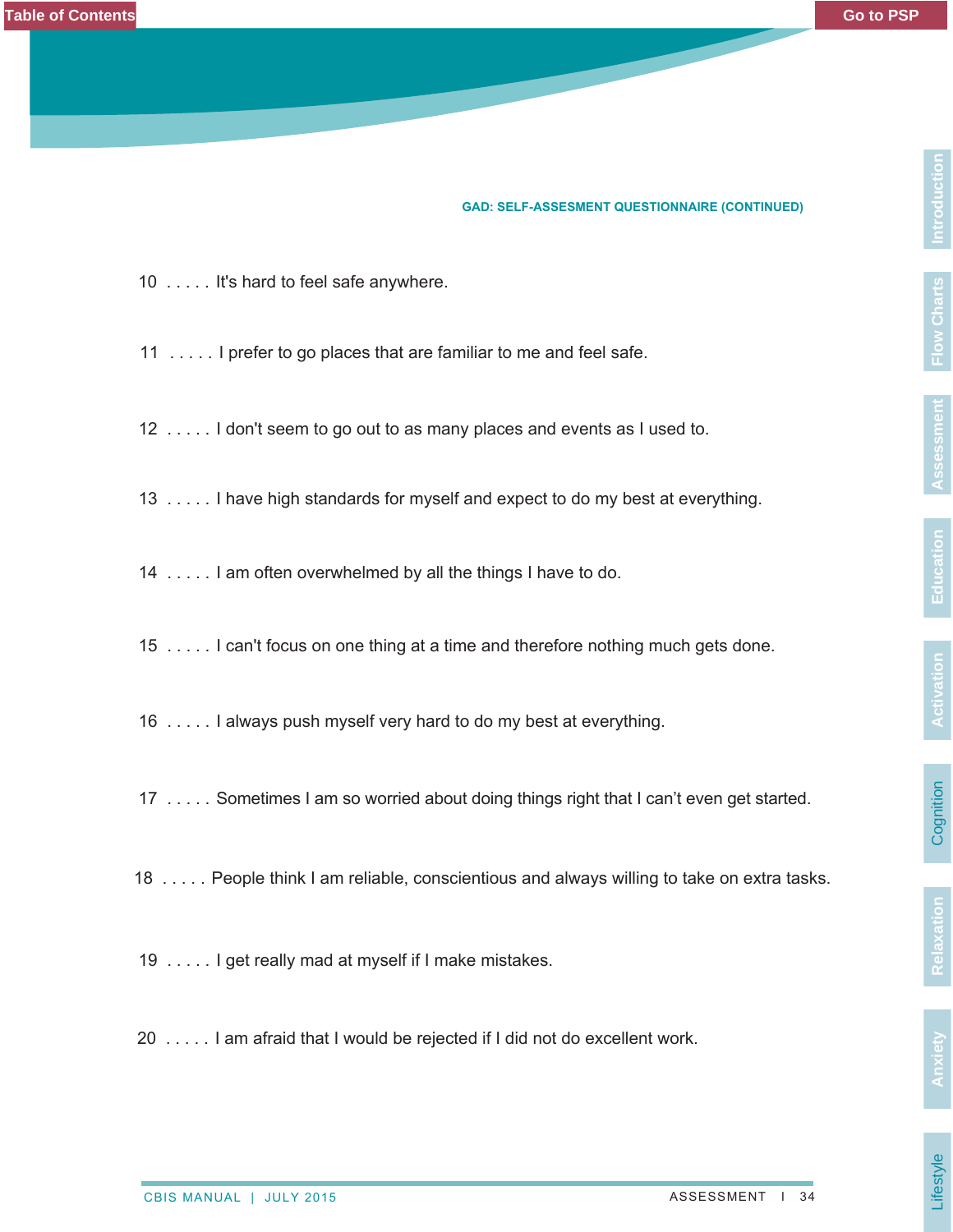### **GAD: Self-Assessment Profile GAD:** *Self-Assessment Profile*

**Worrier:** High scores on questions 1-9

| <b>Main Fears</b>                                                                                                                                                                                                              | <b>Main Thoughts</b>                                                                                                                                     |                                                                                                                                            | <b>Coping Behaviours</b>                                                                                                                                                                                                                                                                  |  |  |
|--------------------------------------------------------------------------------------------------------------------------------------------------------------------------------------------------------------------------------|----------------------------------------------------------------------------------------------------------------------------------------------------------|--------------------------------------------------------------------------------------------------------------------------------------------|-------------------------------------------------------------------------------------------------------------------------------------------------------------------------------------------------------------------------------------------------------------------------------------------|--|--|
| Something bad will<br>happen to self or loved<br>ones<br>General fear of looming<br>catastrophes (e.g. floods,<br>disease, etc.)<br>Belief that whatever<br>happens will be<br>unbearable and too<br>overwhelming to cope with | The world is full of<br>danger<br>• Something terrible is<br>going to happen<br>$\bullet$ I won't be able to<br>cope<br>• I won't be able to<br>stand it |                                                                                                                                            | • Worry endlessly<br>• Talk to others about worry topics<br>Seek sympathy for worry<br>Fail to engage in effective planning<br>Over plan for every contingency<br>Nag and remind people about<br>being careful<br>• Rehash event afterwards, with<br>focus on what might have<br>happened |  |  |
| <b>Suggested Strategies</b>                                                                                                                                                                                                    |                                                                                                                                                          |                                                                                                                                            |                                                                                                                                                                                                                                                                                           |  |  |
| • Take a relaxing bubble bath<br>Listen to soothing music<br>Do a craft or puzzle<br>Spend a few minutes appreciating nature<br>• Watch a funny movie<br>• Read a captivating book                                             |                                                                                                                                                          | • Spend time in the garden<br>Light a fragrant candle<br><b>Bake cookies</b><br>Pet your dog or cat<br>Enjoy a massage<br>Meditation, yoga |                                                                                                                                                                                                                                                                                           |  |  |

#### **Stay Safe Avoider:** High scores on questions 10-12

| <b>Main Fears</b>                                                              | <b>Main Thoughts</b>                                                                           | <b>Coping Behaviours</b>                                                                                                                                                                |  |  |  |
|--------------------------------------------------------------------------------|------------------------------------------------------------------------------------------------|-----------------------------------------------------------------------------------------------------------------------------------------------------------------------------------------|--|--|--|
| All of above plus<br>Being left alone to<br>cope with disaster                 | All of above plus<br>• I need to be protected<br>$\bullet$   am not strong<br>enough on my own | All of above plus<br>• Restrict activities to "safe" zone<br>• Avoid going out or being left alone<br>• Keep mental list of dangerous places<br>and times to avoid (e.g. night, crowds) |  |  |  |
| <b>Suggested Strategies</b>                                                    |                                                                                                |                                                                                                                                                                                         |  |  |  |
| All of above plus<br>• Take small risks<br>• Call or visit a mentor, or friend |                                                                                                | • Get out of the house<br>Take action, start small                                                                                                                                      |  |  |  |